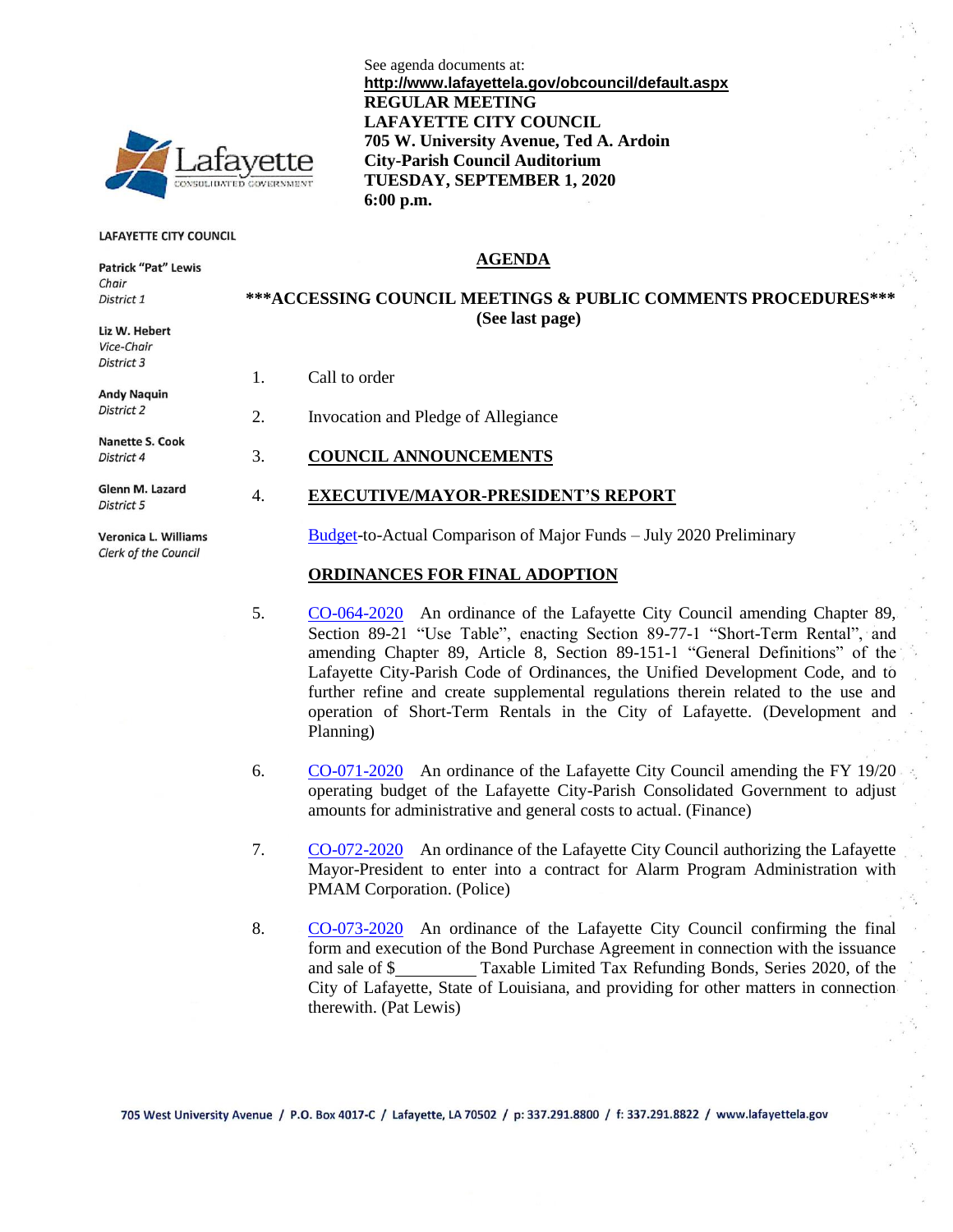- 9. [CO-074-2020](http://apps.lafayettela.gov/OBCouncil/ViewDocument.aspx?docID=1878673) An ordinance of the Lafayette City Council providing for the issuance and sale of Public Improvement Sales Tax Refunding Bonds, Series 2020, Taxable Public Improvement Sales Tax Refunding Bonds, Series 2020A and Public Improvement Sales Tax Bonds, Series 2020B of the City of Lafayette, State of Louisiana; prescribing the form of said bonds, providing for fixing the maturities of and interest rates on said bonds; providing for the payment of said bonds and the application of the proceeds thereof to the refunding of certain bonds of the city; providing for the sale of such bonds to the purchasers thereof; and providing for other matters in connection therewith. (Pat Lewis)
- 10. [CO-075-2020](http://apps.lafayettela.gov/OBCouncil/ViewDocument.aspx?docID=1878674) A thirty-first supplemental ordinance of the Lafayette City Council amending and supplementing Ordinance No. O-3066 adopted on April 8, 1986 (the "General Bond Ordinance") to provide for the issuance of Taxable Public Improvement Sales Tax Refunding Bonds, Series 2020C and Public Improvement Sales Tax Bonds, Series 2020D of the City of Lafayette, State of Louisiana, pursuant to the General Bond Ordinance; providing for the payment of said bonds and the application of the proceeds thereof to the refunding of certain bonds of the city; providing for the sale of such bonds to the purchasers thereof; and providing for other matters in connection therewith. (Pat Lewis)
- 11. [CO-076-2020](http://apps.lafayettela.gov/OBCouncil/ViewDocument.aspx?docID=1878675) An ordinance of the Lafayette City Council setting forth and designating the ad valorem tax millage rates and imposing taxes on all property subject to ad valorem taxation in the City of Lafayette and authorizing the assessor for the Parish of Lafayette and the tax collector for the City of Lafayette to assess and collect property taxes for 2020. (Pat Lewis)
- 12. [CO-077-2020](http://apps.lafayettela.gov/OBCouncil/ViewDocument.aspx?docID=1878676) An ordinance of the Lafayette City Council authorizing the hiring of a special counsel to represent the City of Lafayette in its dispute with the Lafayette City-Parish Consolidated Government administration regarding the proper interpretation and implementation of the joint decision rules in the Lafayette City-Parish Consolidated Government Home Rule Charter. (Pat Lewis)

#### **ANNOUNCEMENT OF VACANCIES ON BOARDS/COMMISSIONS**

- 13. A vacancy will exist on the People's Safety Initiative Board as of 09-01-2020, this is a two-year term. *Applicants must be medical doctors.*
- 14. A vacancy will exist on the People's Safety Initiative Board as of 09-01-2020, this is a four-year term. *Applicants must be community organizers.*
- 15. A vacancy will exist on the Lafayette Waterworks District South Board as of 09-01- 2020, this is a three-year term. *Applicants must be district residents.*

*Individuals wishing to submit a resume for the above volunteer vacancies must be a registered voter and a resident of Lafayette Parish. Yearly ethics training for all appointees is required as is financial disclosure under certain circumstances. Resumes are to be forwarded to Veronica L. Williams, Clerk of the Council, P.O. Box 4017-C, Lafayette, LA 70502 or emailed to BCLafayette@LafayetteLA.gov no later than noon, Tuesday, September 15, 2020 with appointment(s) to be made at the October 6, 2020 Regular Meeting of the Lafayette City Council. Resume submissions are public record.*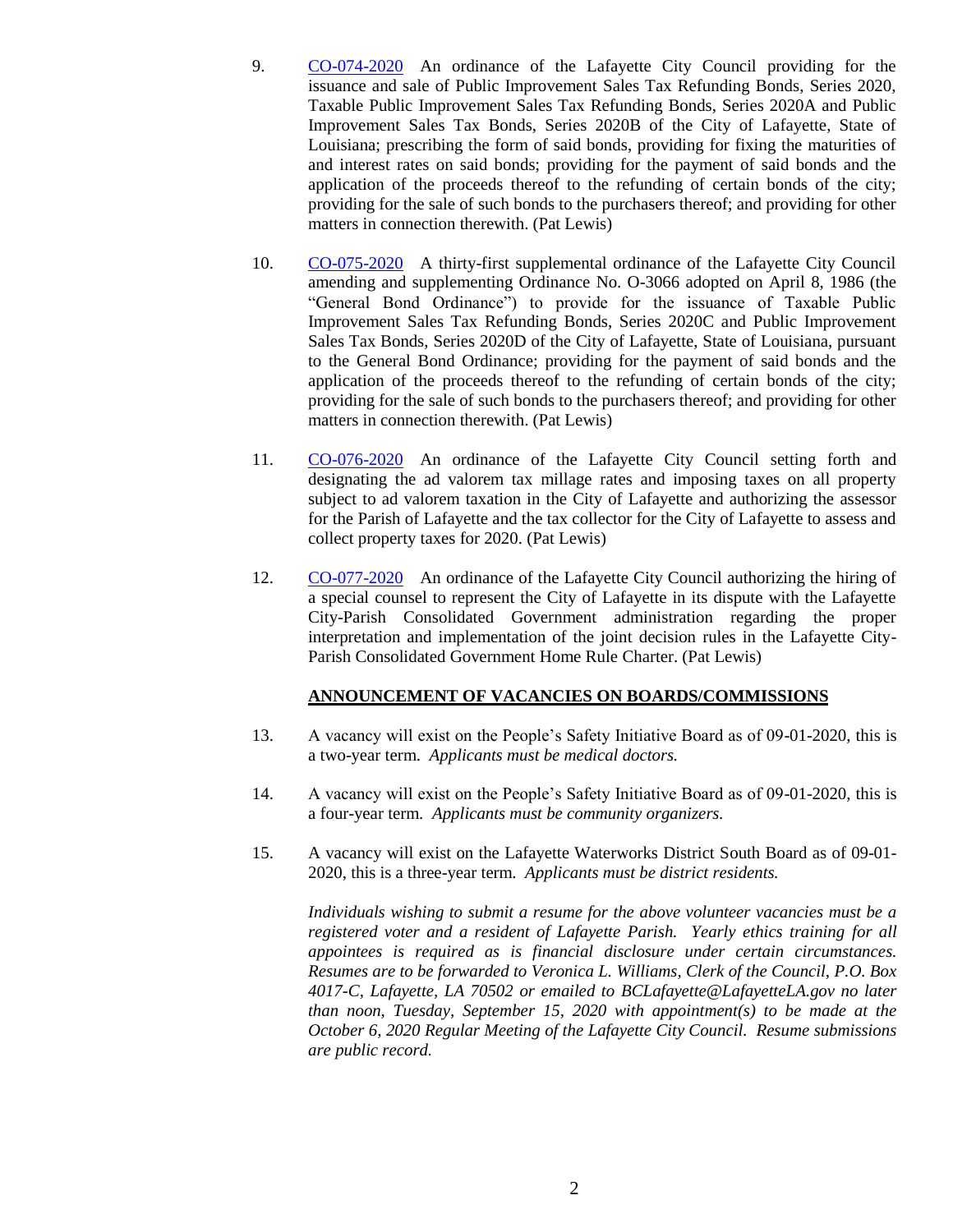## **CONSIDER APPOINTMENTS BY THE COUNCIL, AS A WHOLE, TO BOARDS/COMMISSIONS**

- 16. Amendment to appointments to the Lafayette Science Museum Advisory Board made at the August 4, 2020 City Council Meeting to have the incumbent appointment date in sync with their current appointment:
	- Jeremy J. Swiney as of 12-01-2020, four-year term;
	- Brandi Clay as of 02-01-2019, four-year term.
- 17. [HPC](http://apps.lafayettela.gov/OBCouncil/ViewDocument.aspx?docID=1878677) Appointment of the Heymann Performing Arts Center and Frem F. Boustany Convention Center Board for the remainder of an unexpired fouryear term thru 11-30-2023.
- 18. [ETRT](http://apps.lafayettela.gov/OBCouncil/ViewDocument.aspx?docID=1878678) Appointment of the Evangeline Thruway Redevelopment Team as of 01-01-2020, this is a four-year term.
- 19. [ETRT](http://apps.lafayettela.gov/OBCouncil/ViewDocument.aspx?docID=1878679) Appointment of \_\_\_\_\_\_\_\_\_\_\_\_\_ to the Evangeline Thruway Redevelopment Team as of 09-01-2020, this is a four-year term.
- 20.  $PSI$  Appointment of  $\qquad$  to the People's Safety Initiative Board for a two-year term effective 09-01-2020. *Applicants must be dietitians.*
- 21. [TPC](http://apps.lafayettela.gov/OBCouncil/ViewDocument.aspx?docID=1878681) Appointment of the Transportation Policy Commission, the governing authority of the Metropolitan Planning Organization, for an indefinite term as of 09-01-2020.

## **APPOINTMENTS BY COUNCIL MEMBERS, MAYOR-PRESIDENT AND/OR ANY OTHER DIRECT APPOINTING AUTHORITY**

|     | <b>Appointing</b><br><b>Authority</b> | <b>Appointee Name</b><br>and Address                    | <b>Board, Commission Effective</b><br>and/or Legal Agency Term |             | <b>Effective</b><br>Date |
|-----|---------------------------------------|---------------------------------------------------------|----------------------------------------------------------------|-------------|--------------------------|
| 22. | District 2                            | Johnafort J. Bernard<br>Genesis Road<br>Scott, LA 70583 | <b>Lafayette Recreation</b><br><b>Advisory Commission</b>      | four years  | $08-01-2020$             |
| 23. | Police Dept.                          | Paul Mouton<br>Delhomme Ave<br>Lafayette, LA 70501      | Fire and Police<br>Civil Service Board                         | three years | 07-26-2020               |
| 24. | Fire Dept.                            | Micky Broussard<br>Gendarme Road<br>Carencro, LA 70520  | Fire and Police<br>Civil Service Board                         | three years | 07-26-2020               |

### **INTRODUCTORY ORDINANCES**

25 [CO-078-2020](http://apps.lafayettela.gov/OBCouncil/ViewDocument.aspx?docID=1878682) An ordinance of the Lafayette City Council amending the FY 19/20 operating budget of the Lafayette City-Parish Consolidated Government by increasing revenues in the amount of \$84,075.00 received from the Louisiana Commission on Law Enforcement (LCLE) and appropriating within the Lafayette Police Department. (Police)